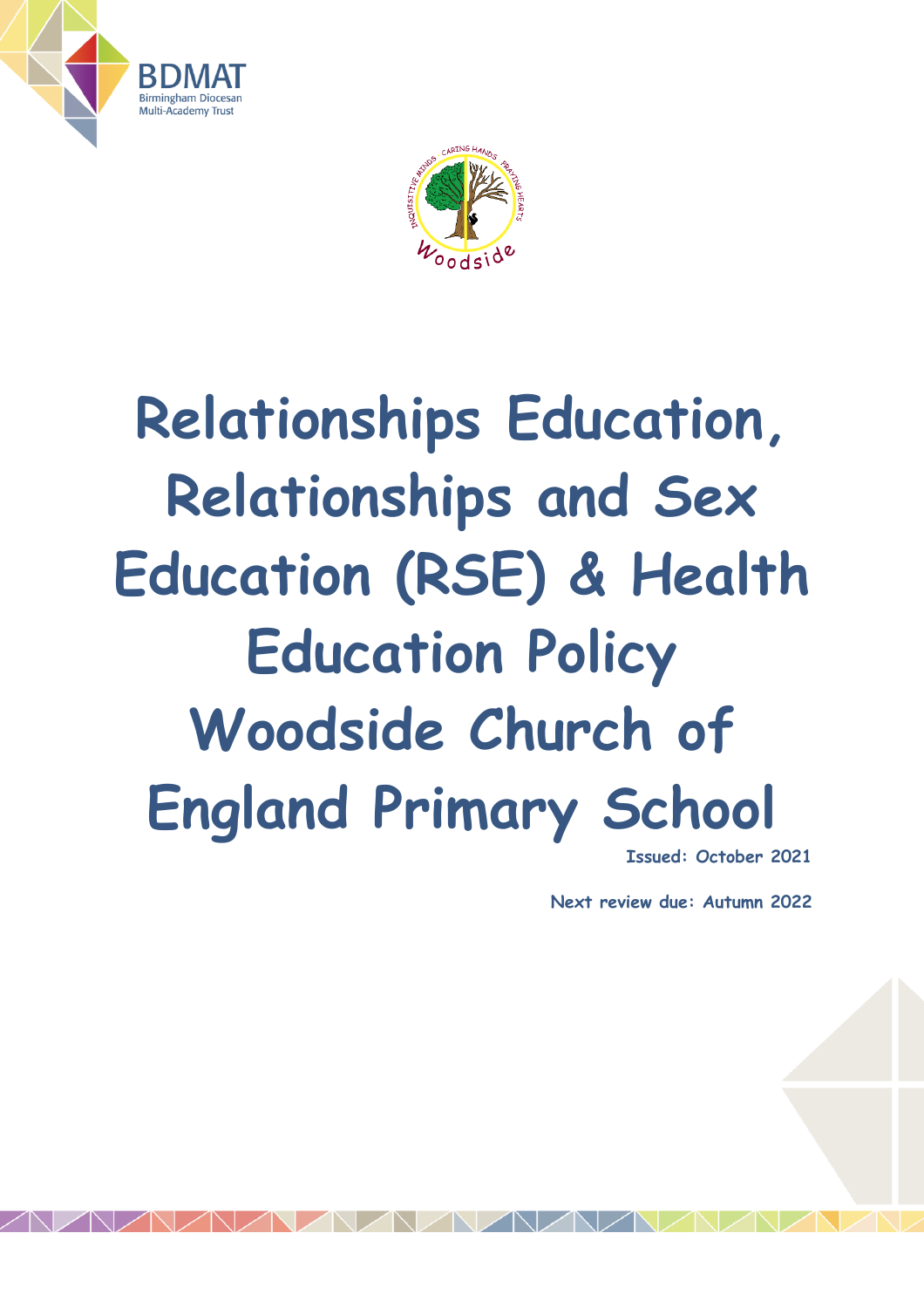## **Relationships Education, Relationships and Sex Education (RSE) & Health Education Policy**

## **BDMAT Vision and Values**

The Birmingham Diocesan Multi-Academy Trust (BDMAT) recognises that the future for schools lies in formal collaborations; schools working together, in partnership to offer life in all its fullness for the young people who attend them. Church schools have a very distinctive purpose: Education is taught in an environment where there is a set of values and ways of behaving that stem from, and express, the Christian foundation of the school. Our schools are about providing an education within a Christian framework for children of the local community of any faith or none; Our Trust seeks to provide a place where church schools and non-church schools who support our philosophy can continue to provide high quality education, knowing that their distinctive ethos will be protected into the future.

When determining this policy, a number of documents were referenced including:

Valuing All God's Children

Deeply Christian, Serving the Common Good

<https://www.churchofengland.org/more/education-and-schools/education-publications>

Relationships Education, Relationships and Sex Education (RSE) and Health Education; Department for Education statutory guidance for governing bodies, proprietors, head teachers, principals, senior leadership teams and teachers and Physical Health and Mental Well Being.

[https://www.gov.uk/government/publications/relationships-education-relationships](https://www.gov.uk/government/publications/relationships-education-relationships-and-sex-education-rse-and-health-education)[and-sex-education-rse-and-health-education](https://www.gov.uk/government/publications/relationships-education-relationships-and-sex-education-rse-and-health-education)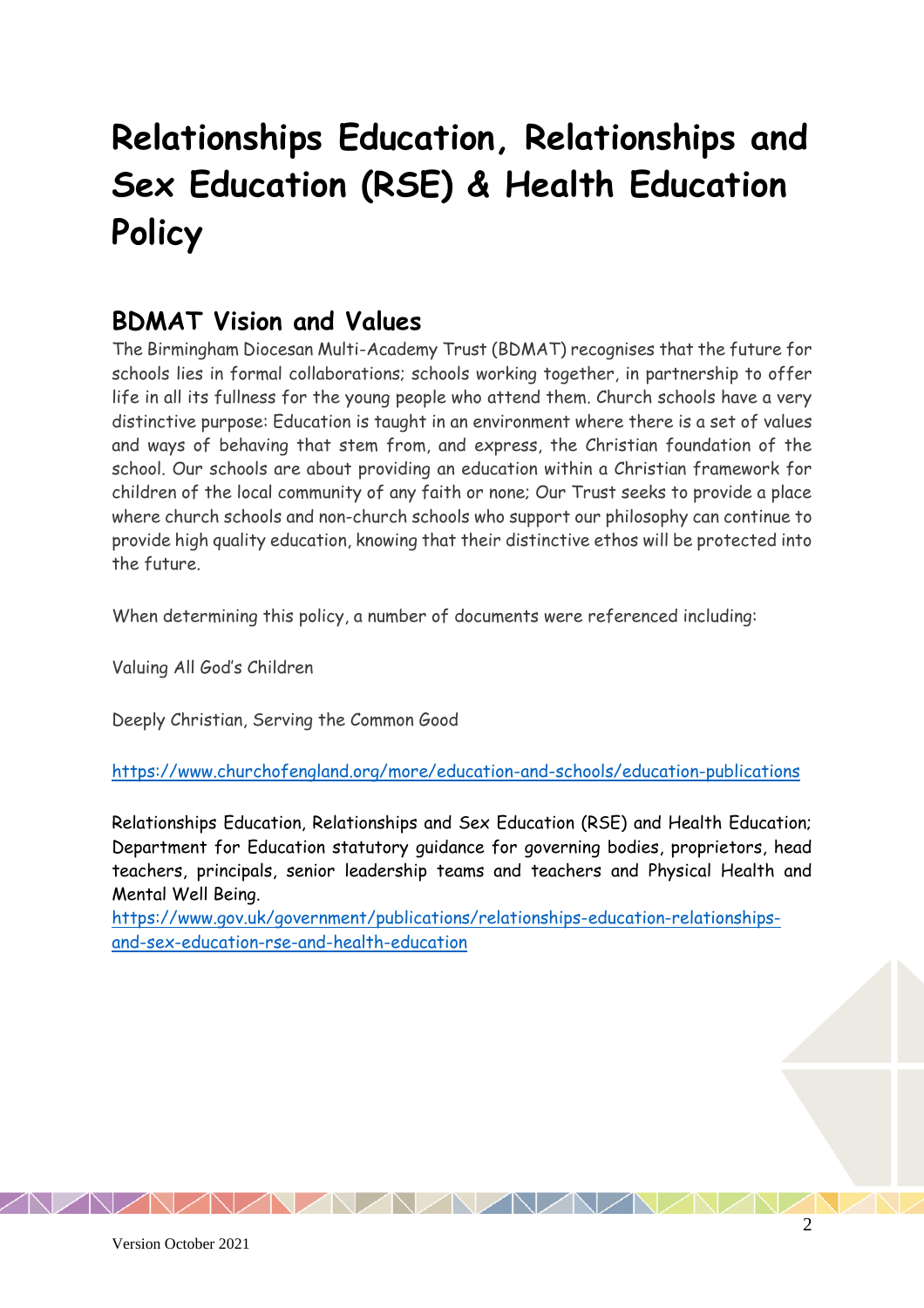#### **Our mission is:**

To provide high quality education within a Christian framework that allows all pupils to reach their full potential through experiencing a broad and balanced curriculum whilst ensuring staff have a good life / work balance and are fulfilled in their roles.

#### **Our values**

We have adopted the values of the Church of England, as articulated in the document 'Deeply Christian, Serving the Common Good' which sets out the vision for education that the Church of England believes should be seen in all schools, and not just those of a Christian foundation. As a result, the values apply equally to our church schools and our non-church schools.

**Our key values are:**

- **Hope** through our Christian faith, we have hope that there can always be a positive outcome
- **Honesty** we are honest with all inside and outside our organisation, whilst being sensitive to how we deliver these messages
- **Integrity** we have strong principles rooted in our Christian mission that lead our actions and decisions
- **Helpfulness** we work in co-operation and partnership with all staff and stakeholders
- **Respec**t we respect all those that we come across
- **Dignity and compassion** we treat all those within and outside our organisation with dignity, irrespective of the circumstances, and we show everyone compassion for the difficulties that they are experiencing
- **Wisdom**  The decisions we take are wise; they are based on informed discussions and evidence and we aim to ensure we achieve the best outcomes for all without compromising our values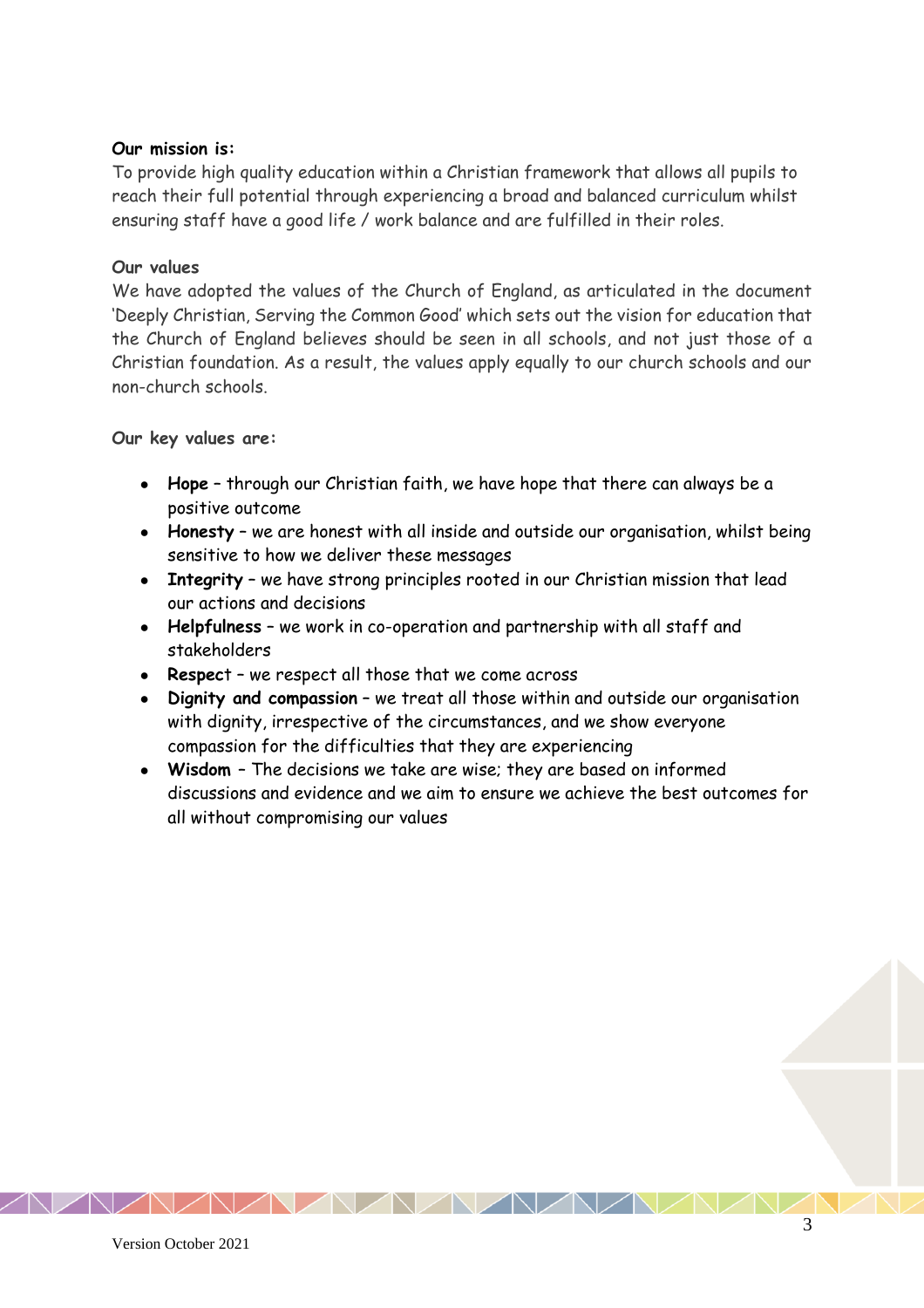## **Woodside's Vision and Rationale**

1. To foster a Christian ethos which encompasses the whole school community, building links with local churches.

2. To provide for all the aspects of children's development, academically, socially, physically and morally.

3. To foster in our pupils the attitudes of honesty, understanding, politeness, good manners and self-control.

4. To encourage respect and tolerance of people and cultures different to our own.

5. To inspire each and every child to become a caring member of the society in which they live, enabling them to adapt to an ever changing world.

6. To help pupils to develop lively and enquiring minds, encouraging them to be able to apply themselves to tasks and skills.

7. To become confident independent learners.

8. To encourage and value a partnership with parents based on trust and a shared understanding of one another's role in enriching their child's learning.

#### **Vision**

Our vision is to enable everyone to 'Live life in all its' fullness' through providing a rich and varied curriculum to inspire children. Our motto is 'Inspiring minds, praying hearts and caring hands'. The school's purpose is built on the principle that every child matters to God and we believe that school should be a safe and secure place where God's love is reflected in the care we provide for everyone. We nurture children to ensure that they flourish in every way in order to reach their potential.

This policy should be read in conjunction with:

**Relationships Education, Relationships and Sex Education (RSE) and Health Education; Department for Education statutory guidance for governing bodies, proprietors, head teachers, principals, senior leadership teams and teachers and Physical Health and Mental Well Being.** 

**[https://www.gov.uk/government/publications/relationships-education-relationships](https://www.gov.uk/government/publications/relationships-education-relationships-and-sex-education-rse-and-health-education)[and-sex-education-rse-and-health-education](https://www.gov.uk/government/publications/relationships-education-relationships-and-sex-education-rse-and-health-education)**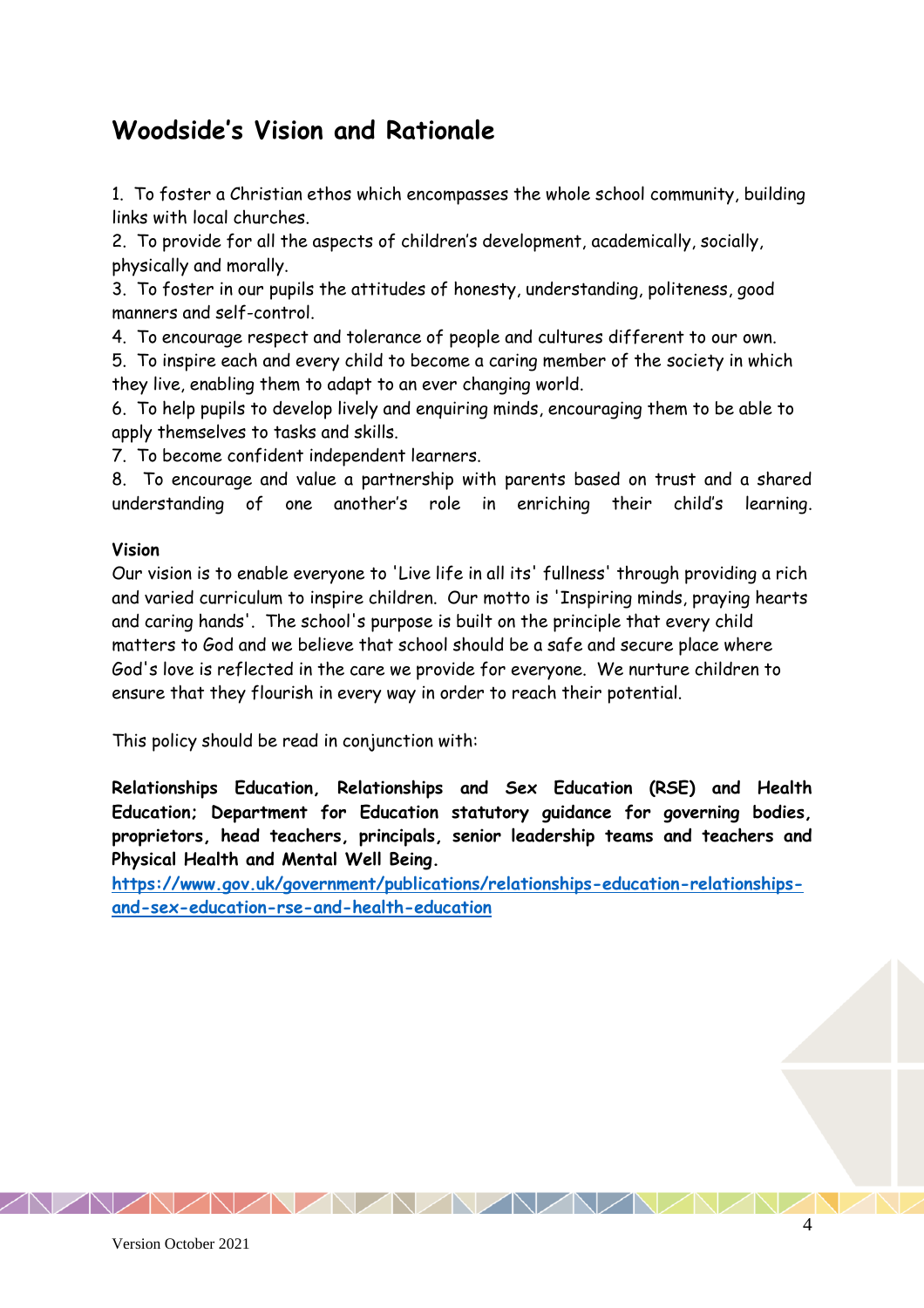To embrace the challenges of creating a happy and successful adult life, pupils need knowledge that will enable them to make informed decisions about their wellbeing, health and relationships and to build their self-efficacy. Our pupils can put this knowledge into practice as they develop the capacity to make sound decisions when facing risks, challenges and complex contexts. Everyone faces difficult situations in their lives. These subjects can support our pupils to develop resilience, to know how and when to ask for help, and to know where to access support.

High quality, evidence-based and age appropriate teaching of these subjects can help prepare pupils for the opportunities, responsibilities and experiences of adult life. This can also help schools to promote the spiritual, moral, social, cultural, mental and physical development of pupils both at school and in society.

Relationships and Health Education (RHE) is a fundamental part of our Personal, Social, Health and Economic Education (PSHE) curriculum for pupils in our school. It is embedded in our PSHE curriculum and our aim is to equip children with the skills and understanding to become healthy, secure, independent and responsible members of society. Our school uses: Jigsaw

Jigsaw is a comprehensive program that provides a structured approach from Reception to year 6

The program comprises of 6 units of works, "Puzzles" and each puzzle has pieces (lessons).

The Puzzles are:

- 1 Being me in my world
- 2 Celebrating Difference
- 3 -Dreams and Goals
- 4 Healthy Me
- 5- Relationships
- 6 Changing Me

Through all aspects of the RHE curriculum we promote spiritual, moral, social and cultural education, whilst considering the mental and physical development of pupils at school.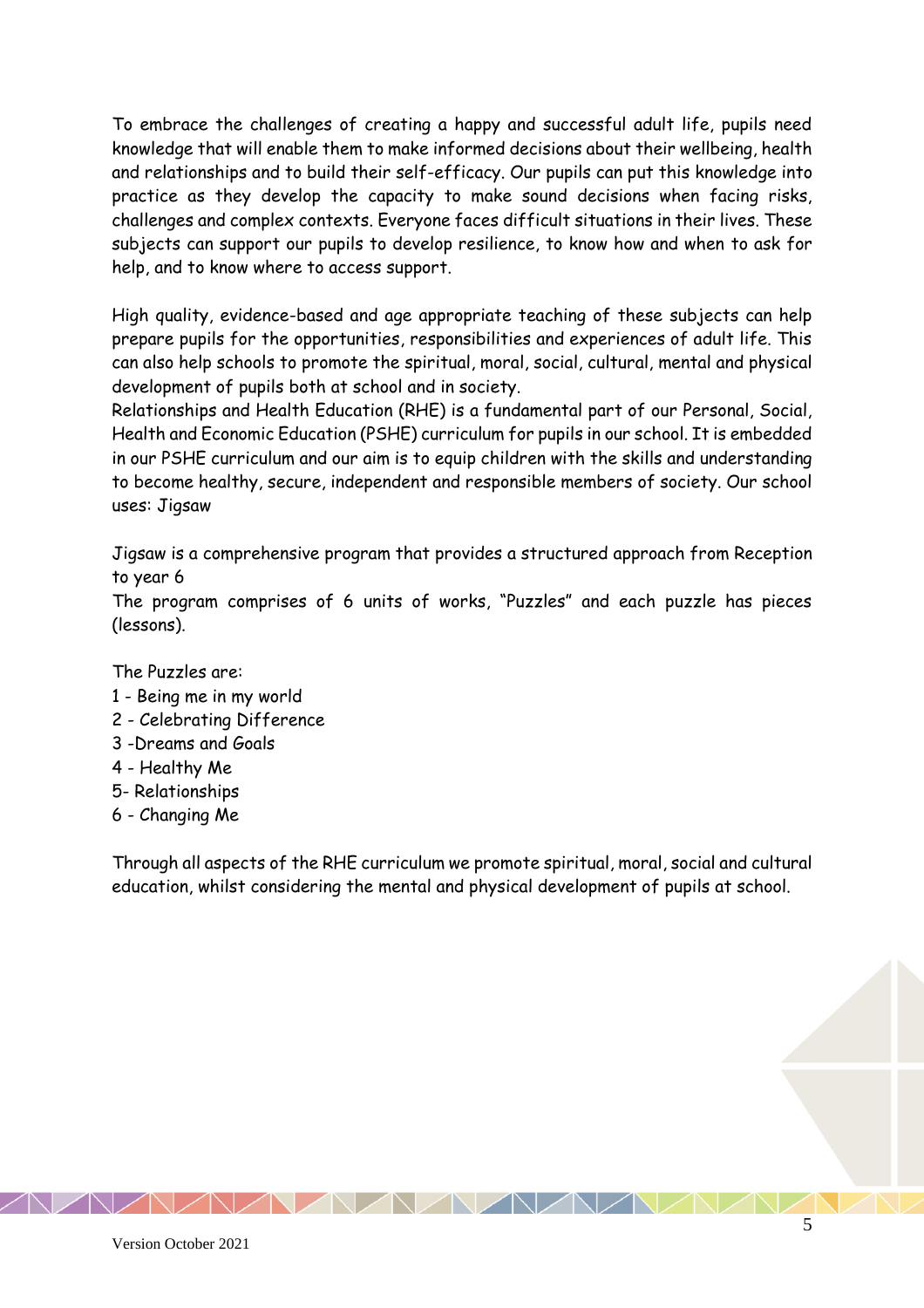We prepare our pupils for the opportunities, responsibilities and experiences in later life and encourage them to use developing social skills and knowledge to identify risk to make safe decisions for them.

RHE has an integral part to play in building pupils' mental wellbeing and their understanding of themselves as part of a family, community and wider society. As our pupils grow, they will understand their rights as global citizens and the responsibility that this brings.

From September 2020 it is a legal requirement to teach Relationships and Health Education in primary school and parents do not have a legal right to withdraw their child(ren) from teaching on these subjects, t**his will be covered in the "Puzzles" Relationships and Changing Me which will be delivered at Woodside during the summer term.**

## **School Context**

Our school serves the community of Baddesley Ensor and Grendon .A proportion of pupils are eligible for the pupil premium funding and this is used to provide additional support for those pupils for their wellbeing and academic achievements.

## **Policy Development and Consultation**

The policy has been developed through consultation with BDMAT Executive Team, our school's stakeholders, which include parents, governors, staff and pupils and has paid due regard to the Public Sector Equality Duty and issues relating to National Health Targets, and safeguarding of pupils including Child Sexual Exploitation, Female Genital Mutilation and Homophobia.

**To ensure that consultation was thorough and meaningful we consulted with parents through: sharing of Policy, parents provided with 'What is Jigsaw- a Mindful Approach to PHSE, 'Jigsaw: Relationships Education and Sex Education in the Primary School', a Presentation via a meeting forum to inform of content with parents, and an open question and answer session via Zoom.**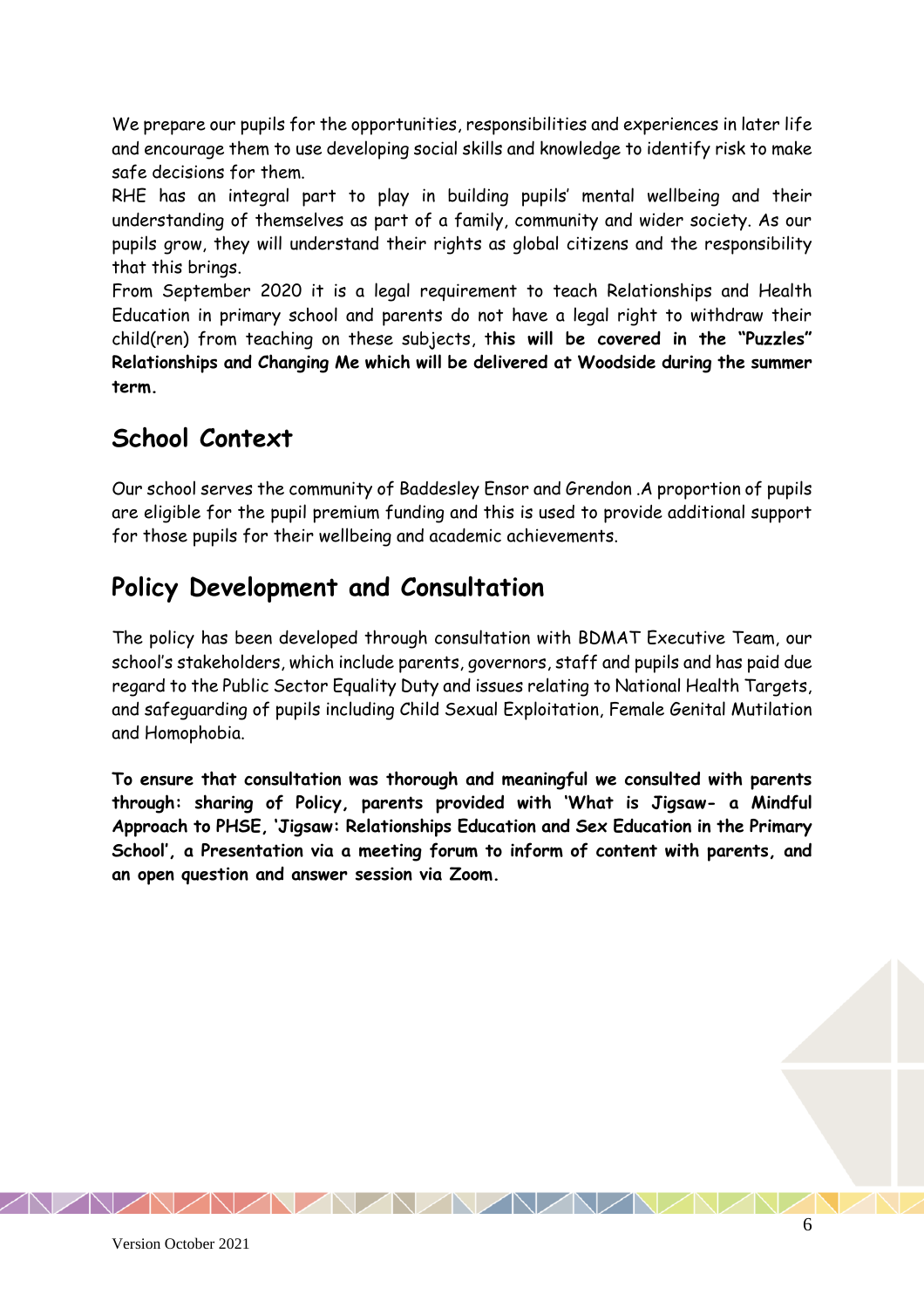## **Relationships and Health Education**

At *Woodside Church of England Primary School* understanding the way in which relationships develop and grow over time from childhood through to adult relationships is part of lifelong learning. Part of this is about understanding the importance of relationships and the values, qualities and responsibilities in friendships, families, and loving relationships and how to develop an understanding of safety in the online environment. It promotes self-respect, confidence, respect & responsibility toward others, emphasising the importance of marriage, loving relationships, safety, love and care.

Health Education includes the teaching of puberty and the changes that occur as pupils move into adolescence. The lessons will be based on teaching children facts in an age appropriate way to support children to flourish and grow.

Relationships and Health Education does not include teaching about sex (and the school's policy on that subject is explained further below).

#### **Aims and Objectives of this policy and the relationships education curriculum:**

- To provide clear quidance for parents, staff and governors in relation to programme progression and delivery;
- For pupils to develop the understanding of relationships and that they need to be built and maintained gradually;
- Relationship Education provides a foundation for further work at secondary school;
- To help young people to respect themselves and others;
- To support pupils through their physical, emotional and moral development;
- To develop skills and understanding to enable pupils to make healthy, responsible choices about their health and well-being including personal hygiene;
- To help pupils move more confidently and responsibly into and through adolescence;
- To help pupils to understand a range of views and beliefs about relationships;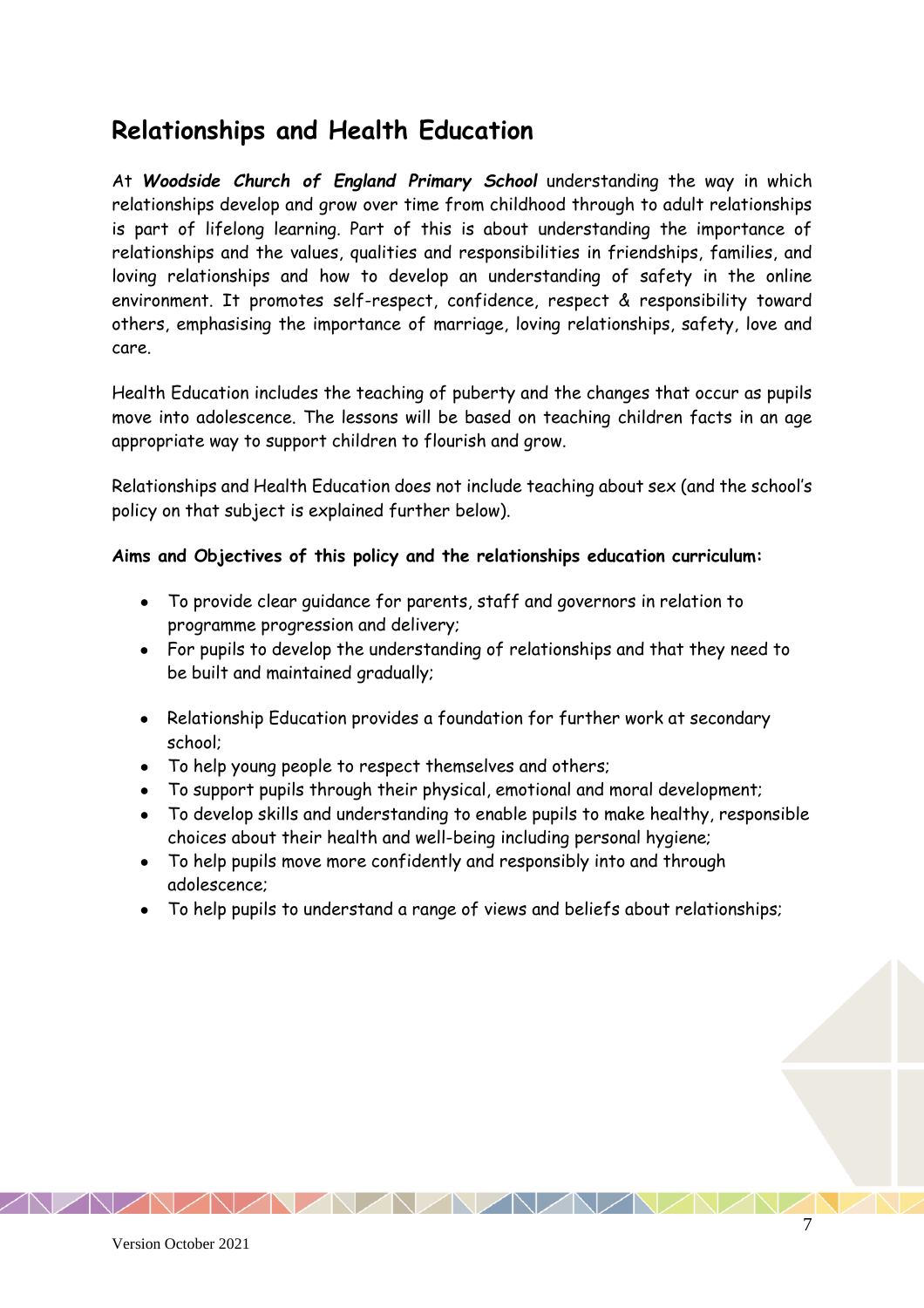● To help pupils to understand issues of media influence and mixed messages that may contradict and conflict with own beliefs

## **Sex Education**

The school believes that in order to further the aims and objectives outlined above it is necessary to provide children with sex education lessons in addition to the lessons that are mandatory under the national curriculum for science. The school's sex education programme will include lessons in years *four, five and six.* Parents will be informed prior to the unit of lessons being taught. Parents will have the opportunity to view content of the lessons on request.

## **Organistion and Methods of Teaching**

#### **Planning and delivery of programme**

• The programme will be taught by class teachers with supporting staff to ensure that both pupils and staff are protected; Pupils will be taught about the changes related to their own and the opposite sex, how to manage the changes and where to get help at home and school;

Girls will be made aware of who can provide support, where menstruation provision is kept and where the appropriate disposal bins are situated.

Resources used are appropriate for each year group and enhance the learning.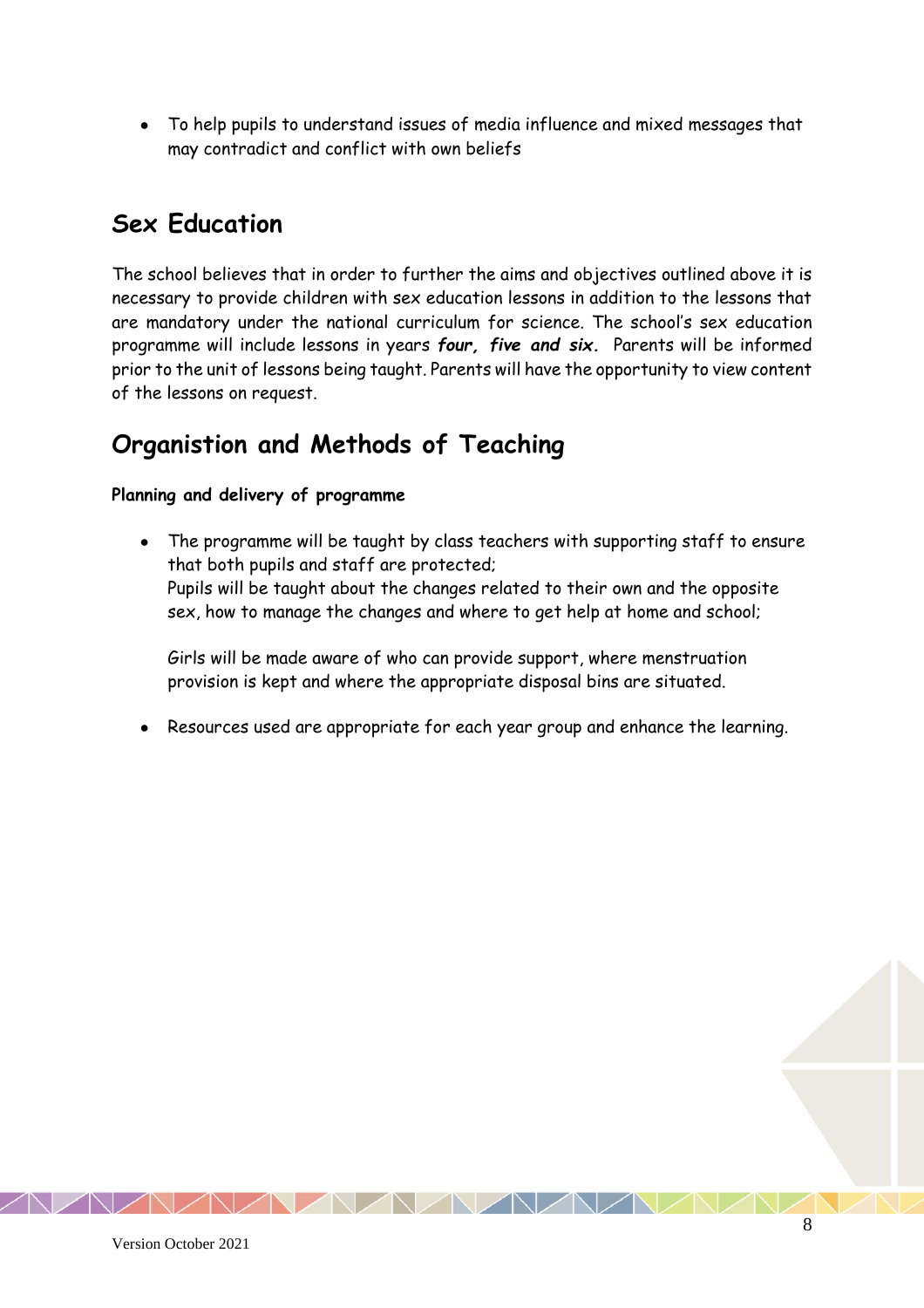|                | Overview of Mandatory requirements |                             |                           |                           |                           |                           |
|----------------|------------------------------------|-----------------------------|---------------------------|---------------------------|---------------------------|---------------------------|
|                | <b>Relationships Education</b>     |                             |                           | <b>Health Education</b>   |                           |                           |
| Year<br>Group  | Relationships                      | Safety<br>on and<br>Offline | <b>Families</b>           | Mental<br>Well<br>being   | Health<br>Prevention      | Changing<br><b>Bodies</b> |
| R              | $\boldsymbol{\mathsf{x}}$          | X                           | $\boldsymbol{\mathsf{x}}$ | $\boldsymbol{\mathsf{x}}$ | $\boldsymbol{\mathsf{x}}$ | $\boldsymbol{\mathsf{x}}$ |
|                | $\boldsymbol{\mathsf{x}}$          | $\boldsymbol{\mathsf{x}}$   | X                         | $\boldsymbol{\mathsf{x}}$ | $\boldsymbol{\mathsf{x}}$ | $\boldsymbol{\mathsf{x}}$ |
| $\overline{c}$ | $\boldsymbol{\mathsf{x}}$          | X                           | X                         | $\boldsymbol{\mathsf{x}}$ | $\boldsymbol{\mathsf{x}}$ | $\boldsymbol{\mathsf{x}}$ |
| 3              | $\boldsymbol{\mathsf{x}}$          | $\boldsymbol{\mathsf{x}}$   | $\boldsymbol{\mathsf{x}}$ | $\boldsymbol{\mathsf{x}}$ | $\boldsymbol{\mathsf{x}}$ | $\boldsymbol{\mathsf{x}}$ |
| 4              | $\boldsymbol{\mathsf{x}}$          | X                           | X                         | $\boldsymbol{\mathsf{x}}$ | $\boldsymbol{\mathsf{x}}$ | $\boldsymbol{\mathsf{x}}$ |
| 5              | $\boldsymbol{\mathsf{x}}$          | $\boldsymbol{\mathsf{x}}$   | $\boldsymbol{\mathsf{x}}$ | $\boldsymbol{\mathsf{x}}$ | $\boldsymbol{\mathsf{x}}$ | $\boldsymbol{\mathsf{x}}$ |
| 6              | X                                  | X                           | X                         | $\boldsymbol{\mathsf{x}}$ | $\boldsymbol{\mathsf{x}}$ | ×                         |

## **Areas of Responsibility:**

#### **Head Teacher and Governors**

- Ensure the framework is followed and monitored;
- Ensure that this policy is made available to parents;

Teaching Staff:

- o Implement this policy with the guidance of senior leaders in the school;
- o Ensure that the policy is followed in applied practice;
- o Liaise with the governors on the teaching of RHE and (Sex Education) in school as required;
- Ensure that the SENDCO and/or PSHE lead are adequately trained to support delivery in ALL aspects of the RSE 2020 guidance;
- Liaise with parents and feedback any concerns, following the school's usual procedures; and
- Respond to the needs of pupils, following the school's usual procedures.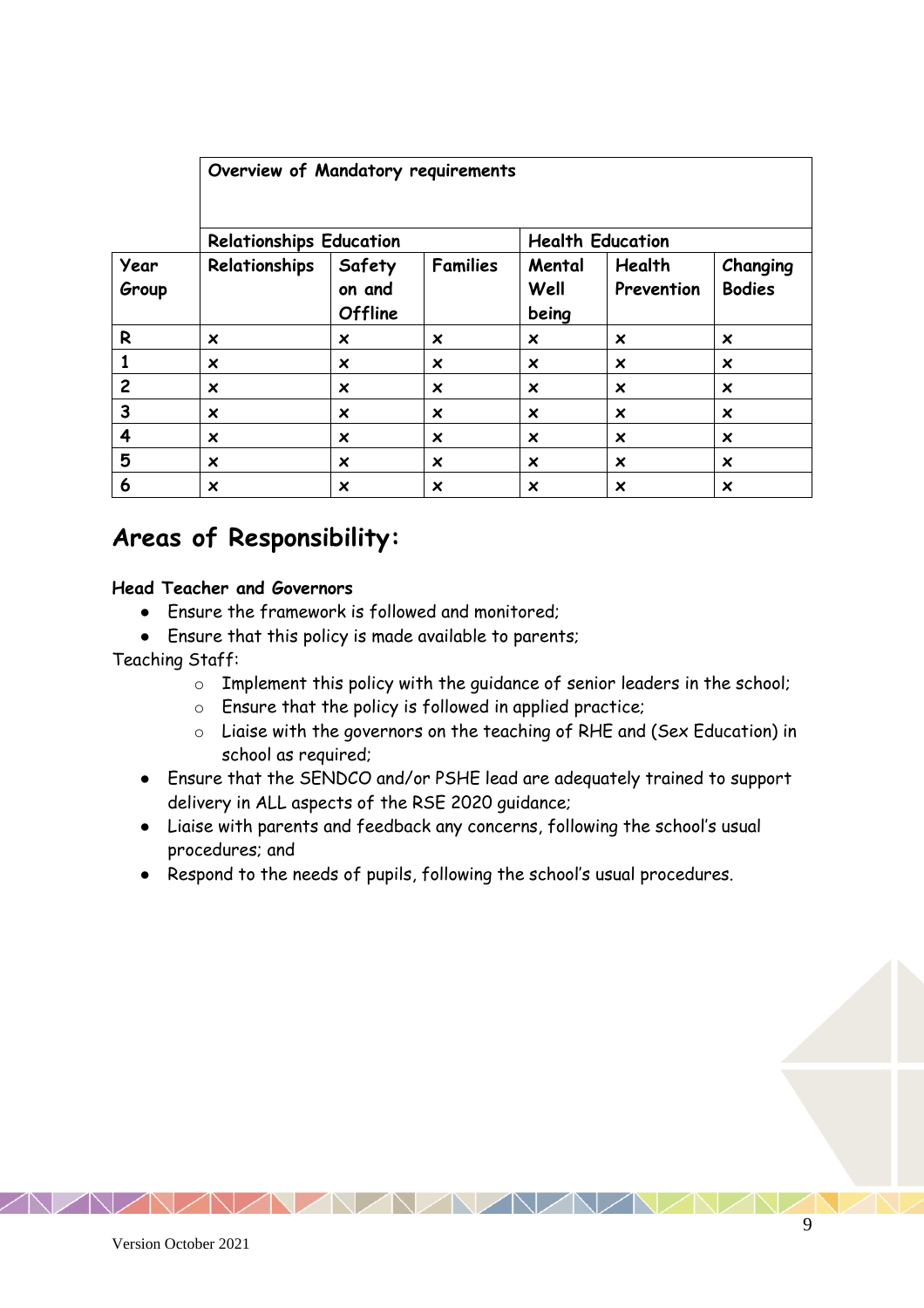## **Specific Issues**

#### **Confidentiality**

Pupils will be informed that as with any other safeguarding issue, confidentiality cannot always be assured and the school will follow the usual procedures for keeping children safe and protected from harm (please refer to school's safeguarding procedures).

#### **Changing Facilities for Physical Education; Upper Key Stage 2**

In our school we ensure that pupils are offered privacy when changing for physical education. Separate facilities will be offered to maintain privacy and self-esteem.

#### **Answering Difficult Questions**

If a pupil asks a difficult question during a whole class session, staff will be expected to answer honestly and factually.

- Where possible, pupils will be encouraged to use the question box approach which can be used as a distancing technique to prevent over exposure of concepts outside of the learning objectives. The class teacher is responsible for dealing with all content within 24 hours of lesson delivery
- Pupils' questions will be answered according to their level of maturity and understanding, with support from parents
- The programme will be designed to focus on boys as much as girls and activities will be planned to ensure both are actively involved, matching their different learning styles
- Teachers will focus heavily on the importance of healthy relationships
- Responses to questions answered need to follow the school's policy. Any concerns raised should be discussed with a senior leader or DSL, depending on the concern.

## **Working with Parents**

The school has established a strong working partnership with parents through consultation and support. The school recognises that parents are key educators and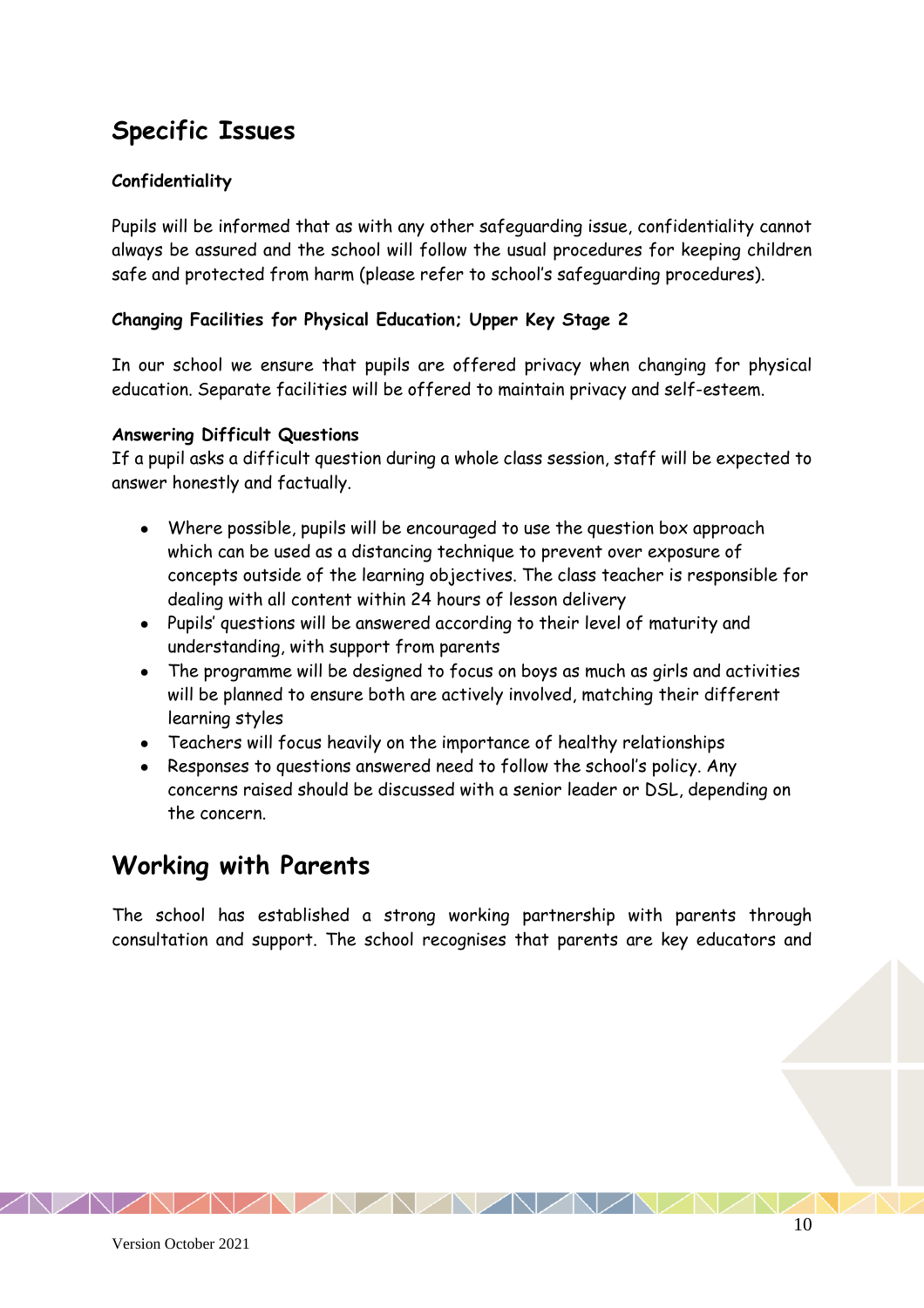maintain a vital role in providing education about relationships and growing up, and therefore aims to support parents in this role. On an annual basis parents will be specifically informed about the discrete lessons on sex education and provided with the opportunity to view resources and discuss the teaching content before any delivery takes place.

Parents will be consulted when this Relationships Education, Relationships and Sex Education and Health Education Policy is reviewed. Details of the specific lessons and teaching materials can be made available on request. Parents can raise questions on this policy in writing, by phone or by making an appointment with Mrs Beales.

#### **Parent Withdrawal**

Parents have a right to withdraw their child from sex education lesson(s) but not from Relationships and Health Education lessons.

Where a pupil is withdrawn from sex education, the class teacher will ensure that the pupil receives alternative appropriate education, which may include the child working on an alternative project. In some cases, parents may be asked to come into school and supervise their child on an alternative project, but this would be discussed on an individual basis.

Any complaints will be addressed through the school's complaints procedure.

## **Provision for Menstruation**

#### *Upper Key Stage two staff will be available to support pupils and will have all the necessary resources.*

Sanitary disposal units are situated in the KS2 toilets

#### **Other related documents & policies**

- Education Act 2002
- Keeping Children Safe in Education 2019
- Working Together to Safeguard Children 2018
- Equality Act 2010
- Science Curriculum KS1 & KS2
- Children and Social Work Act 2017